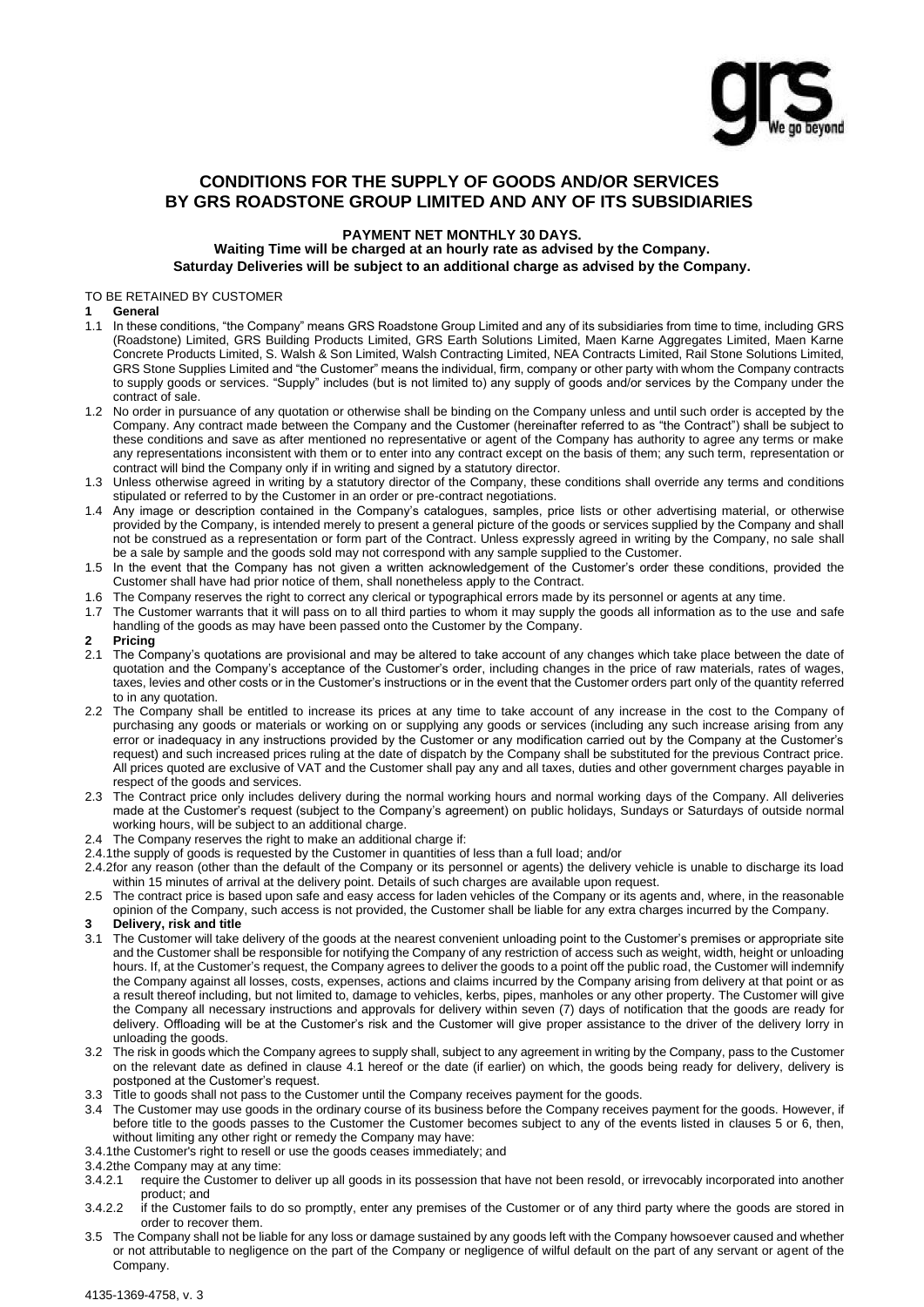- 3.6 Should the Company be delayed in or prevented from supplying the goods or services due to war, governmental or parliamentary restrictions, strike, lock-outs, fire, floods, explosions, epidemic, pandemic, labour disturbances, trade disputes, damage to or destruction of goods, breakdown of machinery, shortage of labour or of raw materials or Act of God or due to any other cause whatsoever beyond the reasonable control of the Company, the Company shall be at liberty to cancel or suspend the order placed by the Customer without incurring any liability for any loss or damage arising therefrom.
- 3.7 While the Company will endeavour to supply the goods or services by any date or within any period agreed upon, such dates and periods are estimates only given in good faith and the Company will not be liable for any failure to supply by such a date or within such a period. Moreover, the Company shall be entitled to defer supply until any monies due from the Customer have been received.

### **4 Payment**

- 4.1 For the purposes of clause 3.2 the goods shall mean the whole or any instalment of the goods which the Company has agreed to supply or to which the Company has agreed to carry out work and the relevant date shall be the date on which (i) the Company dispatches the goods or (ii) the Customer takes delivery of the goods at the Company's premises or (iii) the Customer defaults in its obligation under clause 3.1 hereof whichever shall first occur or (iv) (in the case of services) the services or any part thereof are completed.
- 4.2 Payment shall be made by the Customer net cash not later than 30 days after the relevant date. Time for payment shall be of the essence of the Contract. Without prejudice to any other rights of the Company interest will be payable on all overdue accounts at Lloyds Bank base rate plus 4% and for the purpose of clause 5 hereof the full purchase price of the goods or services shall include any interest payable hereunder.
- 4.3 Each Contract with the Company is divisible. Each delivery made hereunder shall be deemed to arise from a separate contract and shall be invoiced separately; any invoice for a delivery shall be payable in full in accordance with the terms of payment provided for herein, without reference to and notwithstanding any defect of default in delivery of any other instalment.

# **5 Termination**

If the Customer shall fail to make any payment when it becomes due or shall enter into any composition or any arrangement with its creditors or if being an incorporated company shall have an administrative receiver or administrator appointed or shall pass a resolution for winding up or a Court shall make any order to that effect or if there shall be any breach by the Customer of any of the terms and conditions hereof the Company may defer or cancel any further deliveries and treat the Contract as determined but without prejudice to its right to the full purchase price for goods and services supplied and damages for any loss suffered in consequence of such determination.

# **6 Cancellation**

- 6.1 Save as otherwise provided in these conditions, cancellation by the Customer will only be accepted at the discretion of the Company and in any case on condition that any costs or expenses incurred by the Company up to the date of cancellation and all loss and damage resulting to the Company by reason of such cancellation will be paid by the Customer to the Company forthwith. Acceptance of such cancellation will only be binding on the Company if in writing.
- 6.2 Save as otherwise provided in these conditions, a charge will be made for any costs incurred by the Company due to suspension or deferment of any order by the Customer or in the event that the Customer defaults in collecting, or giving instructions for the delivery of any goods.
- 6.3 If you are contracting as a consumer, the following provisions apply:
- 6.3.1A consumer may cancel a Contract at any time up to fourteen working days from the day after the goods are received. In this case, the consumer will receive a full refund of the price paid for the goods. Delivery costs are non-refundable.
- 6.3.2To cancel a Contract, the consumer must inform the Company in writing. The consumer must also return the goods to the Company as soon as reasonably practicable, in the same condition in which they were received, and at the consumer's cost and risk. The consumer will not be able to return goods if they have been used. The consumer has a legal obligation to take reasonable care of the goods whilst in the consumer's possession. If the consumer fails to comply with this obligation, the Company may have a right of action against the consumer for compensation.
- 6.3.3This clause 6.3 does not affect the consumer's statutory rights.
- **7 Supply of goods and services - terms and liabilities**
- 7.1 Save as otherwise provided in these conditions no claim for damage in transit, shortage of delivery or loss of goods will be entertained unless the Customer shall have given to the Company written notice of such damage, shortage or loss with reasonable particulars thereof within 3 days of receipt of goods or (in the case of total loss) of receipt of the invoice or other notification of dispatch.
- 7.2 The Company shall have no liability (including for direct, indirect or consequential loss) in respect of damage, shortage, or loss occurring while the goods are in the custody of an independent carrier. In any other case, and save as otherwise provided in these conditions, the Company's liability, if any, shall be limited to replacing such goods or (in its discretion) crediting the Customer with the Contract price thereof and it shall be a condition precedent to any such liability that the Customer shall if so requested have provided authority for the Company to inspect damaged goods within 14 days of such request.
- 7.3 Save as otherwise provided in these conditions the Company shall have no liability in respect of the state, condition or composition of the goods.
- 7.4 Save as otherwise provided in these conditions the Customer must satisfy itself that the goods are suitable for their required purpose and the Company gives no warranty that the goods are suitable for their required purpose.
- 7.5 Save as otherwise provided in these conditions, in the event that any goods are delivered which either do not comply with any agreed specification or other description or representation or which are defective by reason of any error or failure in any work done by the Company (any such goods being hereafter referred to as "faulty goods") the Company's liability is limited to replacing or (in its discretion) crediting the Customer with the purchase price of goods which within 1 month of delivery to the Customer are found to be faulty goods PROVIDED THAT the Customer shall inspect all goods at the time of delivery and by accepting delivery shall be deemed to accept that the goods are not faulty in any way which such inspection ought to reveal. Conditions precedent to the Company's liability hereunder shall be that as soon as reasonably practicable the Customer shall have given to the Company reasonable notice of the respects in which the goods are faulty and shall have provided authority for the Company's servants or agents to inspect them. The Company shall have no other or further liability in respect of any direct, indirect or consequential loss or damage sustained by the Customer arising from or in connection with the faulty goods.
- 7.6 Where the Company agrees to repair or replace goods in accordance with this clause 7, any time specified for delivery under the Contract shall be extended for such period as the Company may reasonably require.
- 7.7 The Company shall under no circumstances whatever be liable to the Customer, whether in contract, tort (including negligence), breach of statutory duty, or otherwise, for any indirect or consequential loss arising under or in connection with the Contract. The Company's total liability to the Customer in respect of all other losses arising under or in connection with the Contract, whether in contract, tort (including negligence), breach of statutory duty, or otherwise, shall in no circumstances exceed the lesser of the Contract price and  $f2,000,000$ .
- 7.8 All conditions, warranties and other terms express or implied, statutory or otherwise, are expressly excluded, save insofar as contained in these conditions or as otherwise expressly agreed by the Company in writing. However, nothing in these terms excludes or limits the Company's liability for:
- 7.8.1death or personal injury caused by its negligence;
- 7.8.2fraud or fraudulent misrepresentation on the part of the Company;
- 7.8.3any breach of the obligations implied by section 12 of the Sale of Goods Act 1979 or section 2 of the Supply of Goods and Services Act 1982;
- 7.8.4defective products under the Consumer Protection Act 1987;
- 7.8.5liability that cannot be excluded or restricted under the Consumer Rights Act 2015; or
- 7.8.6any matter for which it would be illegal for the Company to exclude, or attempt to exclude, its liability.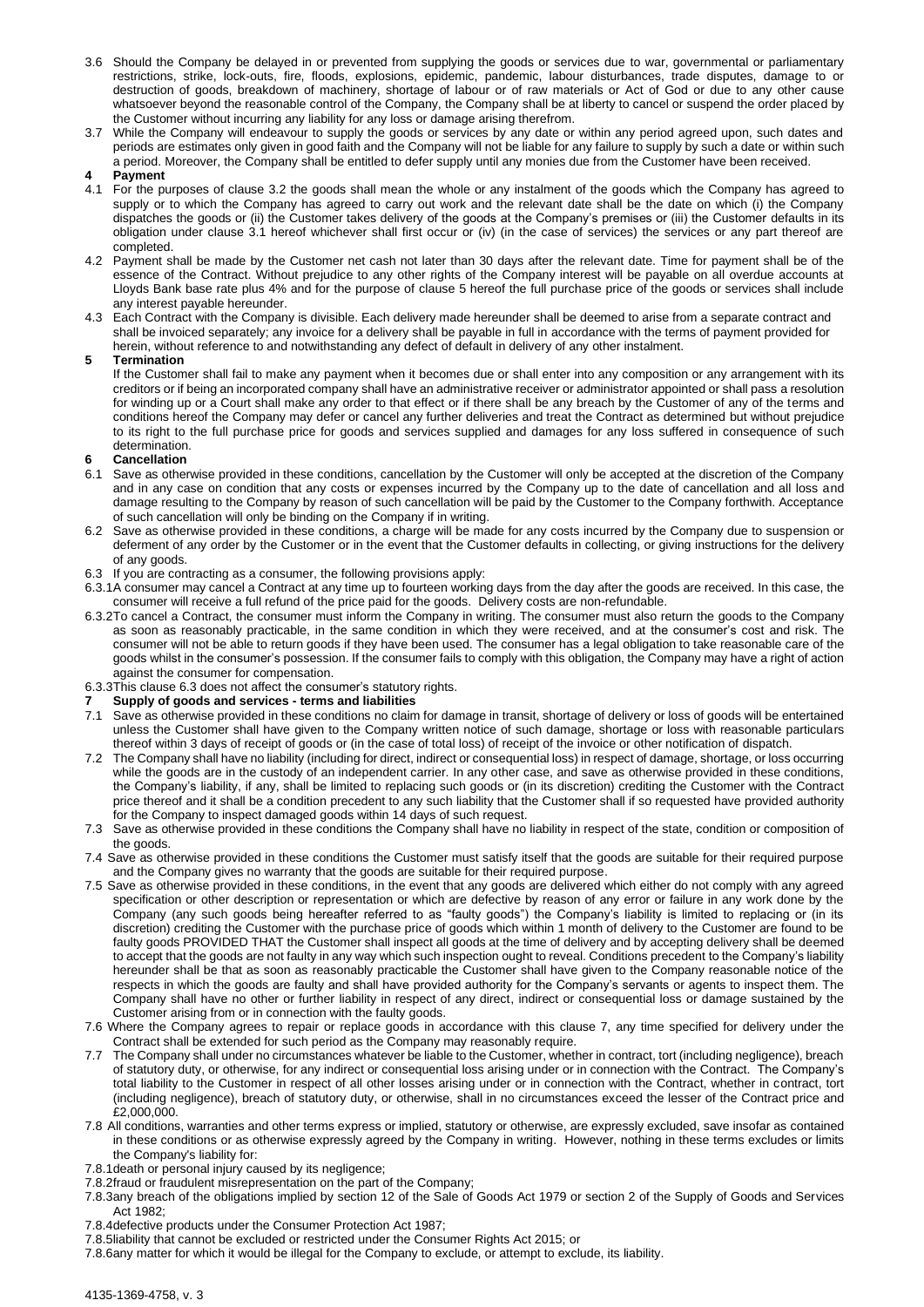# **8 Waste Removal**

- 8.1 The following provisions shall apply to all Contracts under which the Company agrees to carry out waste removal, soil testing, soil analysis and/or associated advisory services:
- 8.1.1Payment shall be made at the contract rate per cubic metre of material taken away and it is a condition of the Contract that the Customer shall in all cases sign a conveyance note in respect of each vehicle at the time of loading.
- 8.1.2In the event that the loading time in respect of any vehicle exceeds 15 minutes the Company shall be entitled to make an additional charge based on its current daywork rates.
- 8.1.3The Customer warrants that the details provided to the Company in relation to waste or soil, including but not limited to the relevant category of waste, or the chemical or physical composition of the waste, is accurate. Any deviation between the warranted and actual composition of the waste shall entitle the Company to, at its discretion:
	-
- 8.1.3.1 Refuse to accept the material,<br>8.1.3.2 Require the Customer to remo 8.1.3.2 Require the Customer to remove the material, as the Customer's costs, 8.1.3.3 Return the material to the Customer, or
- 8.1.3.3 Return the material to the Customer, or
- 8.1.3.4 Remove and dispose of the material in such manner as the Company deems fit,
- 8.1.4and in all such cases the Customer shall indemnify and hold the Company harmless against any injury, demands, actions, costs, charges, expenses, loss, damage or liability to any persons or property arising from the deviation. The testing of soil samples is undertaken by a third party and, save as herein provided, the Company accepts no liability in respect of its accuracy.

#### **9 Haulage**

- 9.1 The following provisions shall apply to all Contracts under which the Company agrees to carry out haulage services on a daywork basis:
- 9.1.1in calculating the period of working time for which payment is due the travelling time to and from the site (or, if greater, a period of 30 minutes for each journey) shall be included.
- 9.1.2if a vehicle is supplied and not used the working time (excluding travelling time) shall be deemed to be 4 hours.
- 9.1.3 if a vehicle is supplied and is used for part only of the day the working time (excluding travelling time) shall be deemed to be 8 hours. 9.1.4the agreed hourly rate shall apply to all periods of overtime other than any working time on a Sunday, for which an additional rate may be charged.
- the Company may add to the Contract price a reasonable charge for the mileage costs incurred in travelling to and from the site.

# **10 Data protection and data processing**

- 10.1 For the purposes of this clause 10, the terms "data controller", "data processor", "data subject", "personal data" and "processing" shall have the meanings ascribed to them in the applicable laws and regulations relating to data protection, privacy and information security, including (without limitation) the General Data Protection Regulation ("GDPR") meaning Regulation (EU) 2016/679 on the protection of natural persons with regard to the processing of personal data and on the free movement of such data and any national implementing, amending or replacement legislation, as applicable from time to time ("Data Protection Laws"). "Personal Information" means any information which: i) falls within the definition of "personal data", and ii) in relation to which the Company is providing goods and/or services or which the Company is required to process (subject to the Data Privacy Laws) in connection with these Conditions.
- 10.2 The provision of the goods or services may require the Company to process personal information for and on behalf of the Customer. In respect of such processing, the parties acknowledge and agree that:<br>10.2.1 the Customer shall be the data controller and the Company shall b
- 10.2.1 the Customer shall be the data controller and the Company shall be the data processor;<br>10.2.2 the Company shall process personal information as set out in the Schedule (Data Proce
- the Company shall process personal information as set out in the Schedule (Data Processing Register); and
- 10.2.3 Clauses 10.3 to 10.9 below shall apply.
- 10.3 The Customer shall:
- 10.3.1 comply with all Data Privacy Laws;
- 10.3.2 obtain and maintain all relevant registrations (and similar) required by Data Privacy Laws; and
- 10.3.3 ensure that all instructions that it issues to the Company comply with Data Privacy Laws.
- 10.4 When processing personal information as part of the delivery of goods or services, the Company shall:
- 10.4.1 process the personal information only on the documented instructions of the Customer, except to the extent that any processing of personal information is required by applicable laws;
- 10.4.2 where processing of personal information by the Company is required by applicable laws, the Company shall inform the Customer of the relevant legal requirement before processing, unless such law prohibits the Company from doing so;
- 10.4.3 notify the Customer where the Company reasonably believes any documented instructions from the Customer in respect of the processing of personal information infringe any Data Privacy Laws or any other applicable laws;
- 10.4.4 ensure that its personnel who are authorised to process the personal information have committed themselves to confidentiality;
- 10.4.5 implement appropriate technical and organisational measures to ensure a level of security appropriate to the risk of processing;
- 10.4.6 only appoint a third party to process personal information on its behalf in accordance with clauses 10.5 and 10.6 below;
- 10.4.7 taking into account the nature of the processing, assist the Customer by appropriate technical and organisational measures, insofar as this is possible, for the fulfilment of the Customer's obligation to respond to requests for exercising the data subject's rights
- under Data Privacy Laws;<br>10.4.8 notify the Customer 10.4.8 notify the Customer without undue delay after becoming aware of (A) any unauthorised loss, corruption, damage, destruction, alteration, disclosure or access to any personal information; (B) any unauthorised or unlawful Processing of Personal information; or (C) any breach of Data Privacy Laws ("Data Breach");
- 10.4.9 assist the Customer in its compliance with its obligations under Data Privacy Laws in respect of notifying Data Breaches to the UK Information Commissioner's Office ("ICO") and affected data subjects, insofar as it is able taking into account the nature of the processing and the information available to the Company;
- 10.4.10 at the Customer's discretion, delete or return to the Customer all of the personal information processed under the Contract, and delete any copies of such personal information unless any applicable laws require that copies are kept; and
- 10.5 make available to the Customer all information necessary to demonstrate compliance with its obligations in this clause 10.4.The Company shall not sub-contract its processing of personal information to a third party without the Customer's prior specific or general written authorisation (not to be unreasonably withheld, conditioned or delayed). Where any sub-contracting of processing of personal information is based on the Customer's general written authorisation, the Company shall inform the Customer of any intended changes concerning the addition or replacement of any sub-contractors and the Customer shall notify the Company of any objections it has to any such changes in writing within five (5) business days, after which any such changes which the Customer has not objected to in accordance with this clause 10.5 shall be deemed to be accepted.
- 10.6 Where the Company sub-contracts its processing of personal information to a third party in accordance with clause 10.5 above, the Company shall:
- 10.6.1 ensure that any such third party is subject to the same data protection obligations as those set out in clause 10.4above,
- 10.6.2 obtain sufficient guarantees from any such third party that they will implement appropriate technical and organisational measures in such a manner that the processing of personal information by such third party will meet the requirements of Data Privacy Laws, and 10.6.3 remain liable to the Customer for any processing of personal information by any such third party.
- 10.7 Each party shall co-operate with the ICO on the request of the other party in respect of the performance of its tasks under these conditions.
- 10.8 The Company shall not transfer personal information to any country outside the EEA without the prior written consent of the Customer, such consent may be subject to and given on such terms as the Customer may in its discretion prescribe (acting reasonably and in compliance with Data Privacy Laws).
- 10.9 In the event that the Customer consents to the transfer of personal data from the Suppler to a country outside of the EEA under clause 10.8, the Company shall confirm in writing details of how the Company will ensure an adequate level of protection and adequate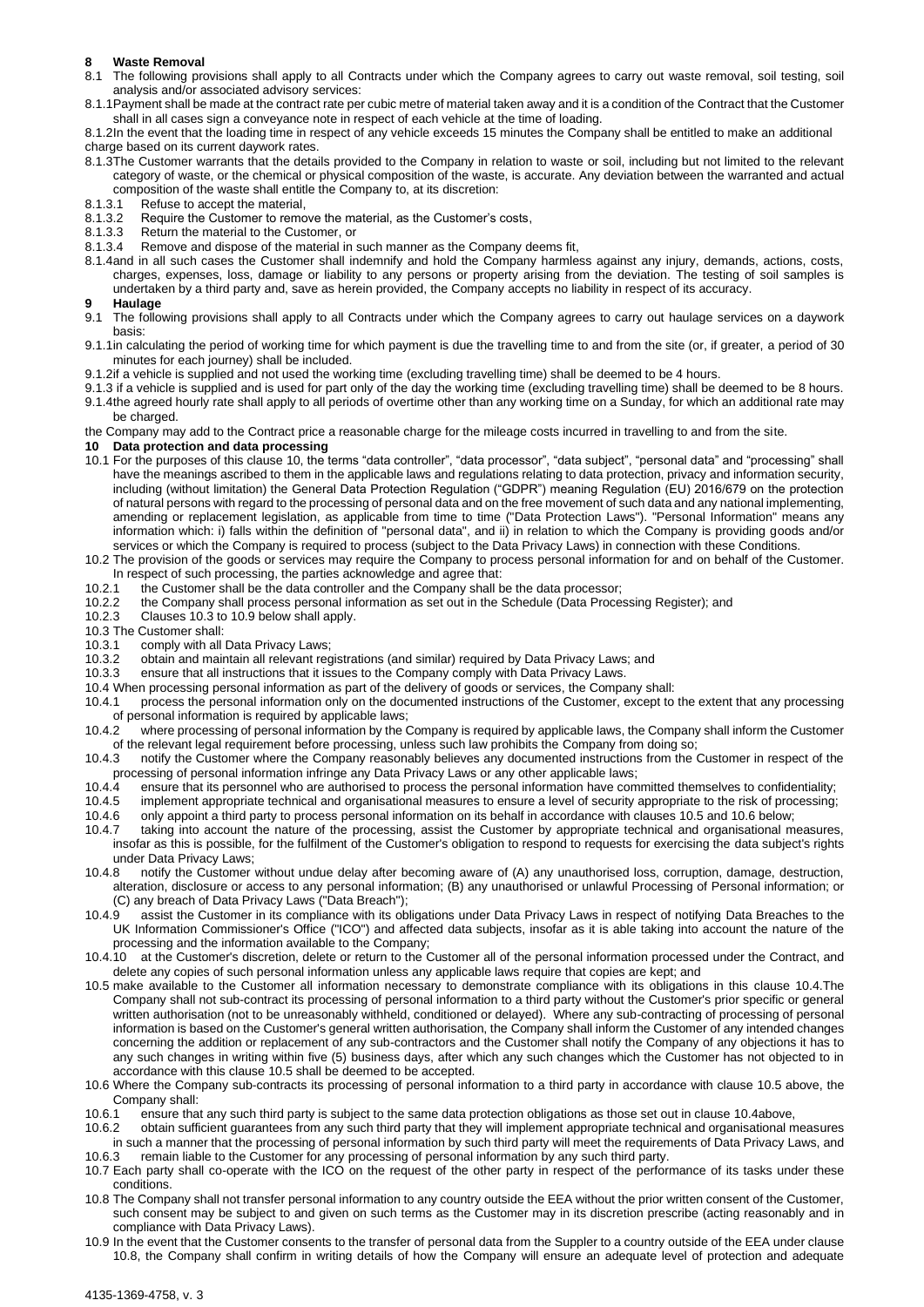safeguards in respect of the personal information that will be processed in and/or transferred outside of the EEA so as to ensure compliance with the Data Privacy Laws.

### **11 Assignment**

- 11.1 The Contract is binding between the Customer and the Company and on the Company's respective successors and assignees.
- 11.2 The Customer may not transfer, assign, charge or otherwise dispose of a Contract, or any rights or obligations arising under it, without the Company's prior written consent.
- 11.3 The Company may transfer, assign, charge, sub-contract or otherwise dispose of a Contract, or any of its rights or obligations arising under it, at any time during the term of the Contract.

#### **12 Anti-Corruption**

- 12.1 The Company and Customer shall always:
- 12.1.1 comply with all applicable laws, statutes, regulations and codes relating to anti-bribery and anti-corruption including the Bribery
- Act 2010 (and any amendment thereto or re-enactment thereof);<br>12.1.2 not engage in any activity, practice or conduct which would 12.1.2 not engage in any activity, practice or conduct which would constitute an offence under the Bribery Act 2010; and
- 12.1.3 where the Customer is a commercial organisation, maintain in place from the date of this agreement through the term of this agreement its own policies and procedures constituting adequate procedures as referred to in section 7(2) of the Bribery Act 2010 and from time to time at the reasonable request of the other party shall certify in writing compliance with this clause 12 and shall provide such supporting evidence of compliance as the other party may reasonably request.

#### **13 Set-off**

13.1 No right of set-off shall exist in respect of any claims by the Customer against the Company unless such claims are agreed by the Company in writing and the Customer shall not withhold any part of any payment which has become due to the Company for goods or services.

#### **14 Notices**

- 14.1 Any notice or other communication given to a party under or in connection with this Contract shall be in writing, addressed to that party at its registered office (if it is a company) or its principal place of business (in any other case) or such other address as that party may have specified to the other party in writing in accordance with this clause, and shall be delivered personally or sent by registered post or other next working day delivery service, or by commercial courier or e-mail.
- 14.2 A notice or other communication shall be deemed to have been received: if delivered personally, when left at the address referred to in clause 14.1; if sent by pre-paid first class post or other next working day delivery service, at 9.00 am on the second business day after posting; if delivered by commercial courier, on the date and at the time that the courier's delivery receipt is signed; or, if sent by e-mail, one business day after transmission.

# **15 Anti-Facilitation of Tax Evasion**

# 15.1 The parties shall:

- 15.1.1 not engage in any activity, practice or conduct which would constitute either:
- 15.1.1.1 a UK tax evasion facilitation offence under section 45(5) of the Criminal Finances Act 2017 ("CFA 2017");
- 15.1.1.2 a foreign tax evasion facilitation offence under section 46(6) of the CFA 2017;
- 15.1.1.3 the facilitation of a UK Tax Evasion Offence or Foreign Tax Evasion Offence within the meaning of sections 45(5) or 46(6) of the CFA 2017; or
- 15.1.1.4 a failure to prevent a Facilitation Offence within the meaning of sections 45 or 46 of the CFA 2017; and
- 15.1.2 comply with all applicable laws, statutes, regulations, guidance, recognised practice and codes, whether relating to the prevention of tax evasion and/or the prevention of the facilitation of tax evasion including but not limited to the CFA 2017.
- 15.2 The Company, and the Customer (where it is a "Relevant Body" within the meaning of the CFA 2017), shall:
- 15.2.1 carry out periodic assessments of the risk of one or more of it and its employees and other associated persons committing a facilitation offence under sections 45(5) or 45(6) of the CFA 2017;
- 15.2.2 maintain in place throughout the term of this agreement such policies and procedures including prevention procedures under the CFA 2017 to ensure continued compliance with the requirements set out in this clause; and<br>15.2.3 ensure that any person associated with it who is performing services in connection wit
- ensure that any person associated with it who is performing services in connection with this agreement does so only on a basis which imposes on and secures from such person terms equivalent to those imposed on the parties in this Clause 15.

#### **16 Amendment**

16.1 The Company reserves the right to amend these conditions as it considers necessary, including to comply with statutory requirements or any change in legislation and will notify any such amendment to the Customer as soon as practicable.

#### **17 No Partnership or Agency**

- 17.1 Nothing in these conditions or any Contract is intended to, or shall be deemed to, establish any partnership or joint venture between any of the parties, constitute any party the agent of another party, or authorise any party to make or enter into any commitments for or on behalf of any other party.
- 17.2 Each party confirms it is acting on its own behalf and not for the benefit of any other person.

#### **18 Waiver**

18.1 No failure or delay by a party to exercise any right or remedy provided under these conditions or any Contract or by law shall constitute a waiver of that or any other right or remedy, nor shall it preclude or restrict the further exercise of that or any other right or remedy. No single or partial exercise of such right or remedy shall preclude or restrict the further exercise of that or any other right or remedy.

### **19 Severance**

- 19.1 If any provision or part-provision of these conditions or any Contract is or becomes invalid, illegal or unenforceable, it shall be deemed modified to the minimum extent necessary to make it valid, legal and enforceable. If such modification is not possible, the relevant provision or part-provision shall be deemed deleted. Any modification to or deletion of a provision or part-provision under this clause shall not affect the validity and enforceability of the rest of these conditions or any Contract.
- 19.2 If one party gives notice to the other of the possibility that any provision or part-provision of this agreement is invalid, illegal or unenforceable, the parties shall negotiate in good faith to amend such provision so that, as amended, it is legal, valid and enforceable, and, to the greatest extent possible, achieves the intended commercial result of the original provision.

#### **20 Third Party Rights**

20.1 These conditions or any Contract do not give rise to any rights under the Contracts (Rights of Third Parties) Act 1999 to enforce any term of these conditions or any Contract.

### **21 Entire Agreement**

- 21.1 These conditions and any Contract constitutes the entire agreement between the parties and supersedes and extinguishes all previous agreements, promises, assurances, warranties, representations and understandings between them, whether written or oral, relating to its subject matter.
- 21.2 Each party agrees that it shall have no remedies in respect of any statement, representation, assurance or warranty (whether made innocently or negligently) that is not set out these conditions or a Contract between the parties. Each party agrees that it shall have no claim for innocent or negligent misrepresentation or neglect based on any statement in these conditions or a Contract between the parties.

### **22 Governing Law**

- 22.1 These conditions and any dispute or claim arising out of or in connection with it or its subject matter or formation (including noncontractual disputes or claims) shall be governed by and construed in accordance with the law of England.
- 22.2 Each party irrevocably agrees that the courts of England shall have exclusive jurisdiction to settle any dispute or claim arising out of or in connection with these conditions or its subject matter or formation (including non-contractual disputes or claims).